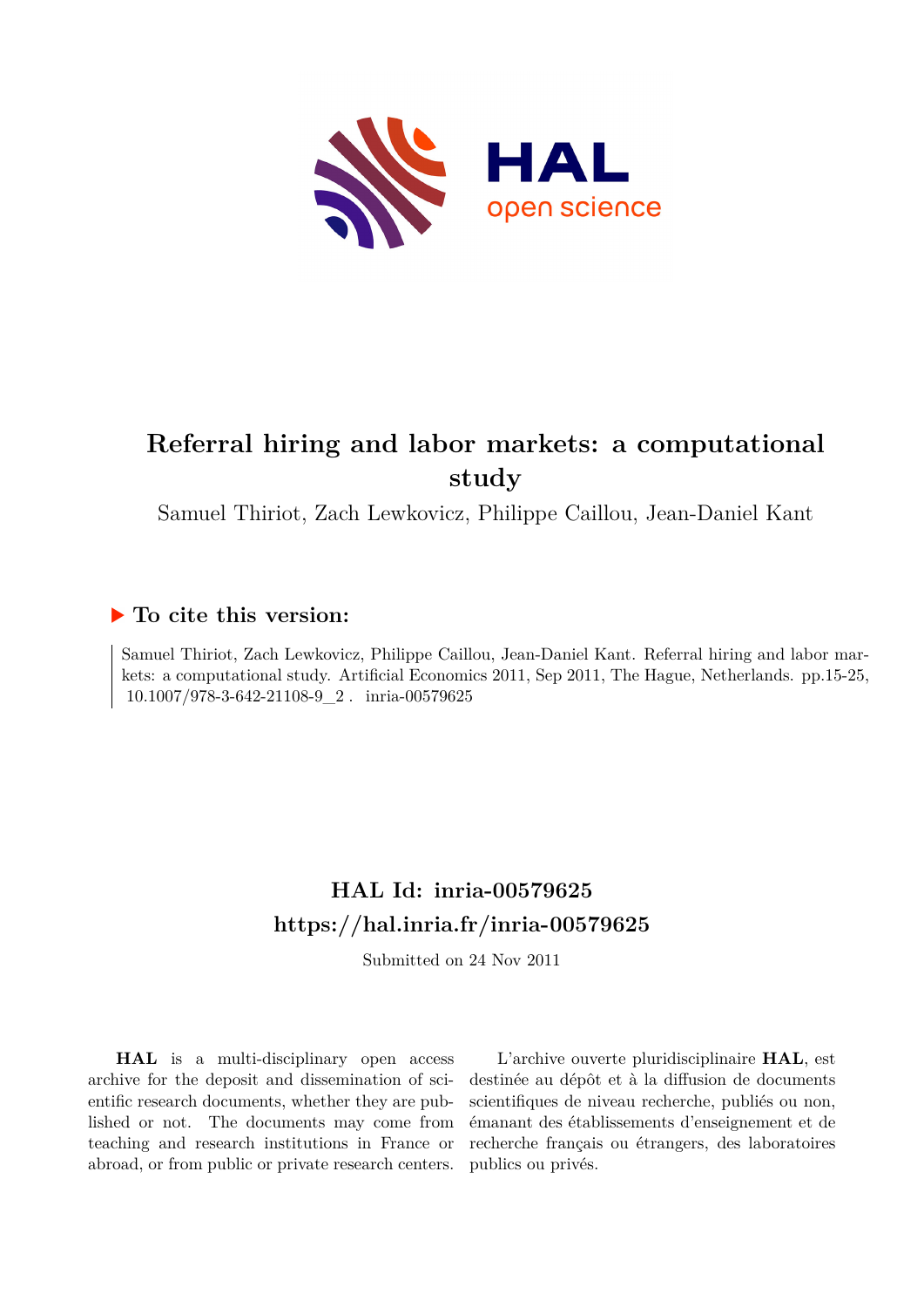## Referral hiring and labor markets: a computational study

Samuel Thiriot, Zach Lewkovicz, Philippe Caillou and Jean-Daniel Kant

Abstract Many empirical studies emphasize the role of social networks in job search. The social network implicated in this process is known to be characterized by diversified properties, including communities, homophily or ties having various strength levels. Nevertheless, previous models of the labor markets fail to capture the complexity of social networks, as each specific network requires the development of specific algorithms. In this paper, we rather rely on an independent generic network generator for creating detailed networks describing friendships, colleagues, communities and various degrees of connectivity. We build a simple model of the labor market in which individuals find positions solely through their acquaintances, and update their network when being hired. This original experimental setting facilitates the analysis of various characteristics of networks in the labor market, including various sizes, the number of friendship links or the impact of communities. Experiments confirm the "strength of weak ties" phenomenon. However, the initial characteristics of the network like the existence of communities are shown to be destroyed by the implausible mechanisms integrated into this simplistic model; this suggests that the impact of plausible networks on models' dynamics may only be studied when the mechanisms of this economic model are plausible as well - in other words, "a model is only as descriptive as its most implausible component". Experiments show that, whereas friend are always more useful than colleagues, weak friends are especially useful when the market is stable and with low unemployment and vacancy rate.

S. Thiriot

Z. Lewkovicz LIP6, Universite Paris VI, France e-mail: zach.lewkovicz@lip6.fr

P. Caillou LRI, Universite Paris Sud, France e-mail: caillou@lri.fr

J.-D. Kant

LIP6, Universite Paris VI, France e-mail: kant@lip6.fr

TAO Project, INRIA Saclay, France, e-mail: samuel.thiriot@res-ear.ch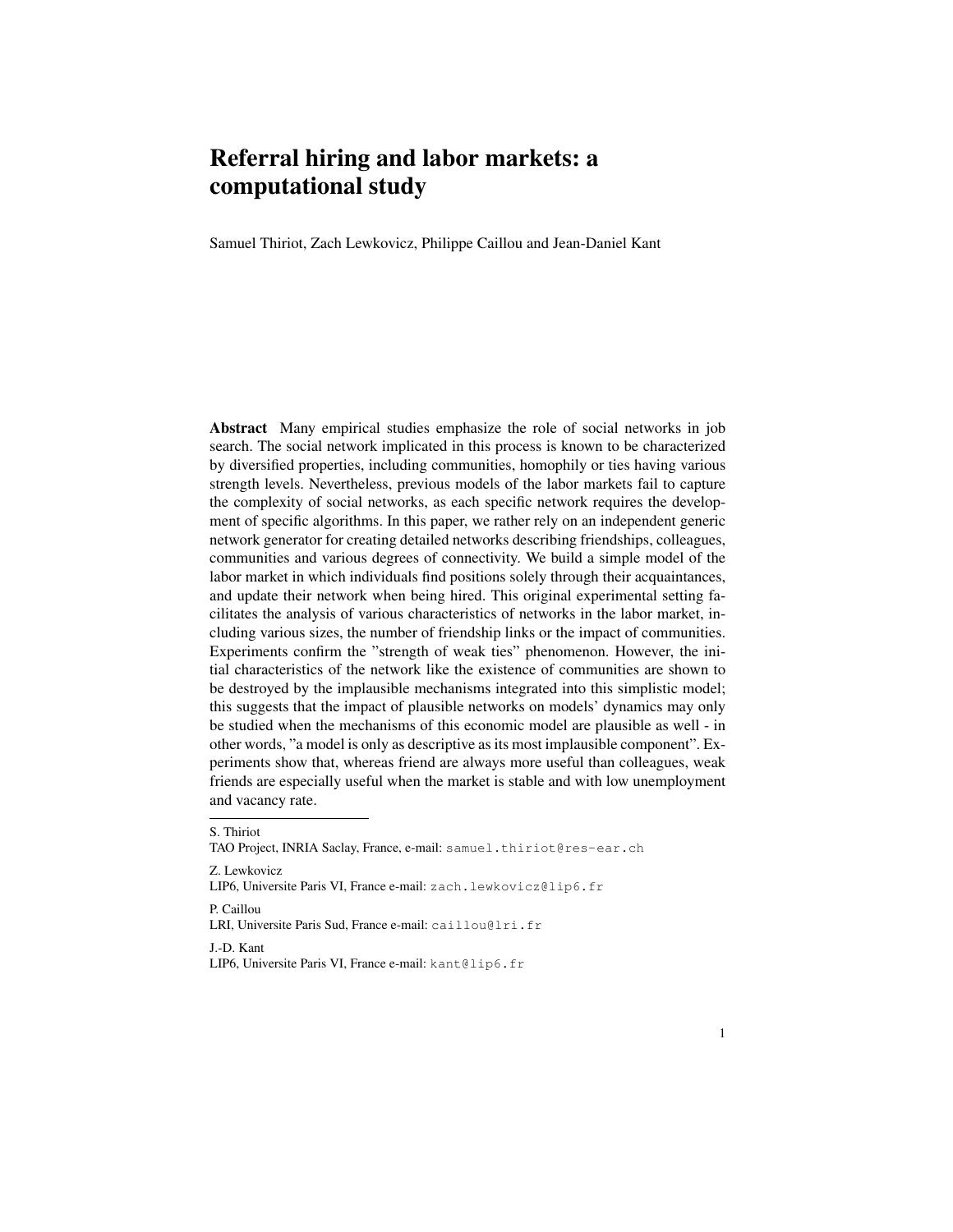#### 1 Introduction

Field studies on job search highlighted several stylized facts. First, Stylized Fact 1 [SF1] : searching and finding a job implies the use of social acquaintances to retrieve information (see [8] for a review). This social structure is commonly represented using the social network metaphor: each individual is represented as a node, and communication links as edges in this network. From an economic perspective, the communication of job opportunities through social relationships may lead to incomplete information in the market, thus possibly leading to a suboptimal market efficiency. Many recent models of the labor market already described such a social network and studied its influence on the market's efficiency (e.g. [9, 4]).

Secondly, [SF2] : all ties (links) are not equally useful for job seekers, nor lead to the same information. Since the famous Granovetter's studies on job search [6, 7], it became common to distinguish *weak* and *strong* ties; strong ties in a social network reflect frequent interactions between individuals, while weak ties typically lead to less frequent and less personal relationships. Until now, only few models (notably [11]) described several link types to study the impact of this stylized fact on the market.

Moreover, strong ties are more local, because they are mainly created and maintained because of common workplaces (co-workers), life-places or other activities (near family, friends); typically, the clusters observed in social networks are mainly made of strong ties. Weak ties are more random in the network; they correspond to old friendships born at school or for family. Granovetter observed that despite of long distance and rare interactions, weak ties are more efficient for finding job opportunities than strong ties: strong ties correspond to less diversified people who may communicate easily but receive the very same information, while weak ties link more different people exposed to different types of information. These observations were replicated on different countries and populations (see [12, p.5] and [8] for detailed reviews).

Thirdly, [SF3] shared by all empirical studies on social networks [5, 15], underlines the complex nature of these social networks: the positions of agents in their social environment is far from being random; at the dyadic level, it appears that people tend to bond together when they have close socio-demographic characteristics or interests (homophily), or more generally that the existence of a social tie depends on the properties of individuals (assortativness). Some recent models included this kind of complex properties such as homophily on employment status [3] or ethnicity [12] (see also [8] for a detailed review of existing models). Nevertheless, because of the difficulty to generate plausible networks<sup>1</sup> including individuals with several

<sup>&</sup>lt;sup>1</sup> We define "plausible networks" as networks which, given state-of-art metrics and observation tools, complies with our limited knowledge on the real networks.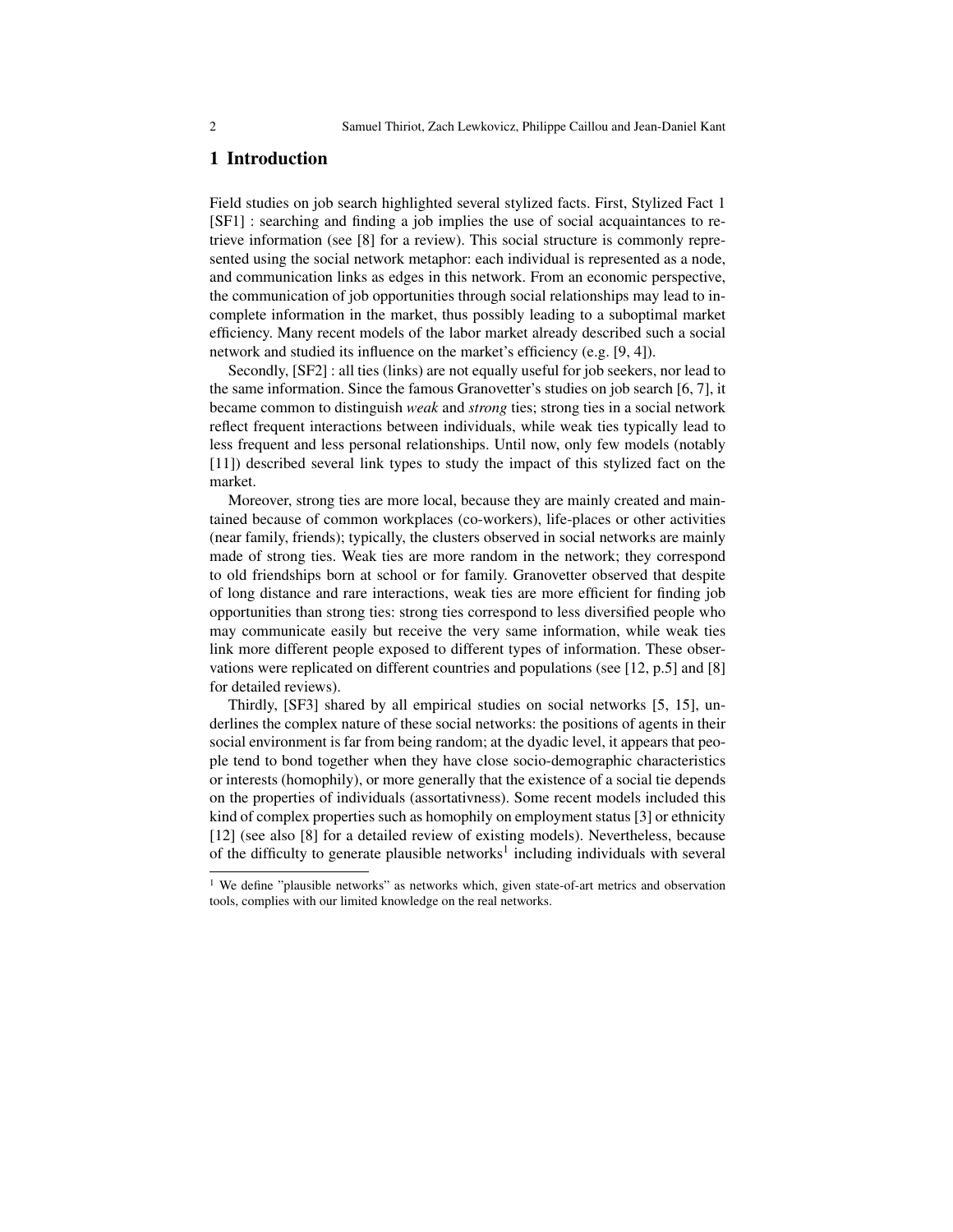#### Referral hiring and labor markets: a computational study 3

interdependent attributes<sup>2</sup>, these "more detailed" networks remain very simplified compared to real ones.

The use of social acquaintances to search for jobs often changes with location and demographic characteristics. Living in the same location increases the probability of co-working, as do similar socio-demographic characteristics [2]. Moreover, complex patterns are robustly observed in real networks at the scale of the triad (strong clustering or transitivity rate, intuitively corresponding to the "friends of my friends are also my friends" effect). The recent stream of statistical analysis of large networks [10] also highlighted network-scale properties of real networks, including the frequent presence of biased distribution of degree of connectivity (most people have few ties, while few trust a big number of relationships).

The numerous studies listed before suggest a strong impact of the structure of social network on the efficiency of job search, including the strong impact of specific properties of networks on this market<sup>3</sup>.

Previous studies focus either on the impact of initial networks detailed in various levels on the markets' dynamics or on the strategic evolution of simple networks. In this paper, we *describe both a rich initial network and its evolution*. Among others, this approach aims to provide possible answers to the question: "*how realistic initial networks should be in labor market models where these networks evolve endogenously ?"*. In order to simplify the generation of "rich" networks, based on properties (e.g. assortativness, homophily or communities) matching those of real networks, we use an independent software generator dedicated to the reconstruction of plausible networks for social simulation. This original experimental setting enables to explore easily the impact of different networks.

In the next section we will describe the two components of our experimental setting: the use of an generic network generator for constructing the initial networks and a simple model of the labour market. In section 3 we show some results of experiments focused on the efficiency of various link types for finding a job, and on the evolution of networks.

<sup>&</sup>lt;sup>2</sup> For instance, let us suppose we wish to generate a multiplex network containing strong and weak ties, with agents being tagged with a "red" or "blue" color supposed to reflect their ethnicity, and a "gender" attribute that influences their friendship links. Should we first generate the network and then set the color attribute of agents in order to reflect the homophily observed from field studies, as done in [12] ? Once this first attribute is set, how could we assign gender attributes in a plausible way ? The addition of each supplementory attribute requires new algorithms, thus making the exploration of the sensitivity of markets to rich networks time-costly and hard to reproduce and communicate. In short, this technical limitation on networks' generation makes almost impossible the computationnal study of the impact of numerous complex properties which are both observed in real networks and presumed to impact job search.

<sup>&</sup>lt;sup>3</sup> Note that some authors used networks, not for describing the structure of communications, but rather to analyze patterns of employment by describing them as networks [13].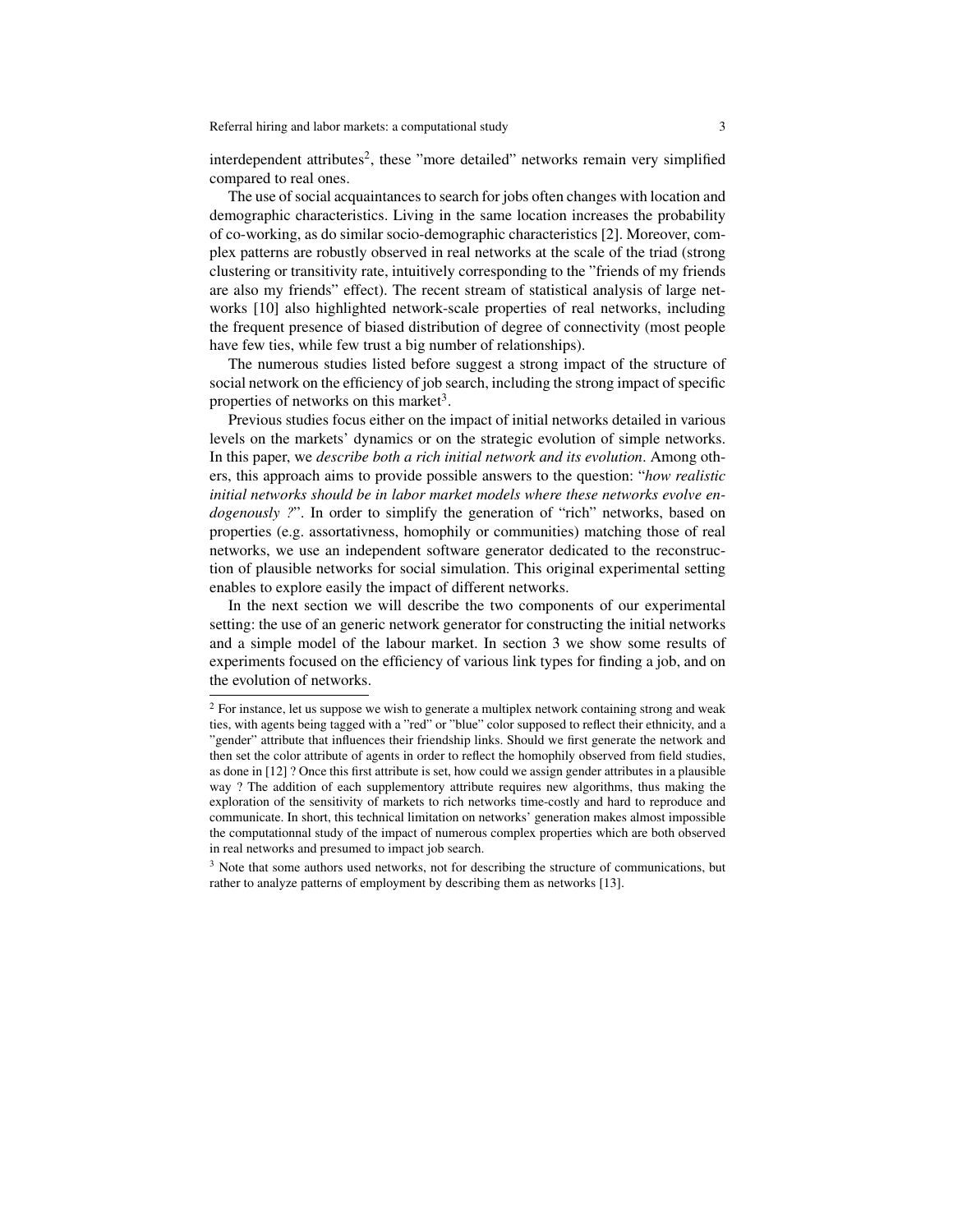

Fig. 1 A whole cycle in the simulation

#### 2 Model and Experimental settings

#### *2.1 Labor market model*

We describe a basic multi-agent model of the labor market, in which agents represent both the *firms* (characterized by a number of jobs) and *individuals* (employed or unemployed). This market is designed such that the total number of individuals  $N_i$ is proportional to the total number of jobs  $N_i$ :

 $Market Tension = \frac{N_i}{N_j}.$ 

The social network describes the structure of communication used by the agents to communicate job opportunities. Tacking stock of empirical studies (see before), we describe different kinds of relationships in this multiplex network: friendship links, colleagues (including both current colleagues and former ones) and spouses.

The behaviour of an agent, ran at each step, depends of his employment status.

A cycle in the simulation takes place in 3 parts (Figure 1). First (A), Firms randomly lay off some of their employees with a random probability  $Firing Proba$ . Otherwise the employee is kept in the Firm.

In the second part (B) Individual agents interact. If they are unemployed, they look for a job. In this model, individuals may only find jobs using their social acquaintances (as done previously [1]). The Individual agents may contact their friends, colleagues etc. In order to comply with [SF2], a probability of interaction  $p(linktype)$  is associated to each link type in order to communicate positions. Then they candidate to all the vacancies they are aware of.

In the last part of the cycle (C) Firms iterate all their vacancies. If a vacancy has no candidature requests, it stays vacant. When a vacancy has several candidates, the Firm chooses randomly a candidate to be hired under the condition that it will not hire an individual that it has just laid off. As soon as an individual is hired, his new colleagues are added to his set of "colleague" acquaintances; however, in order to forbid agents to know the entire population, colleagues are them removed randomly from this list of acquaintances, in order to keep the list of colleagues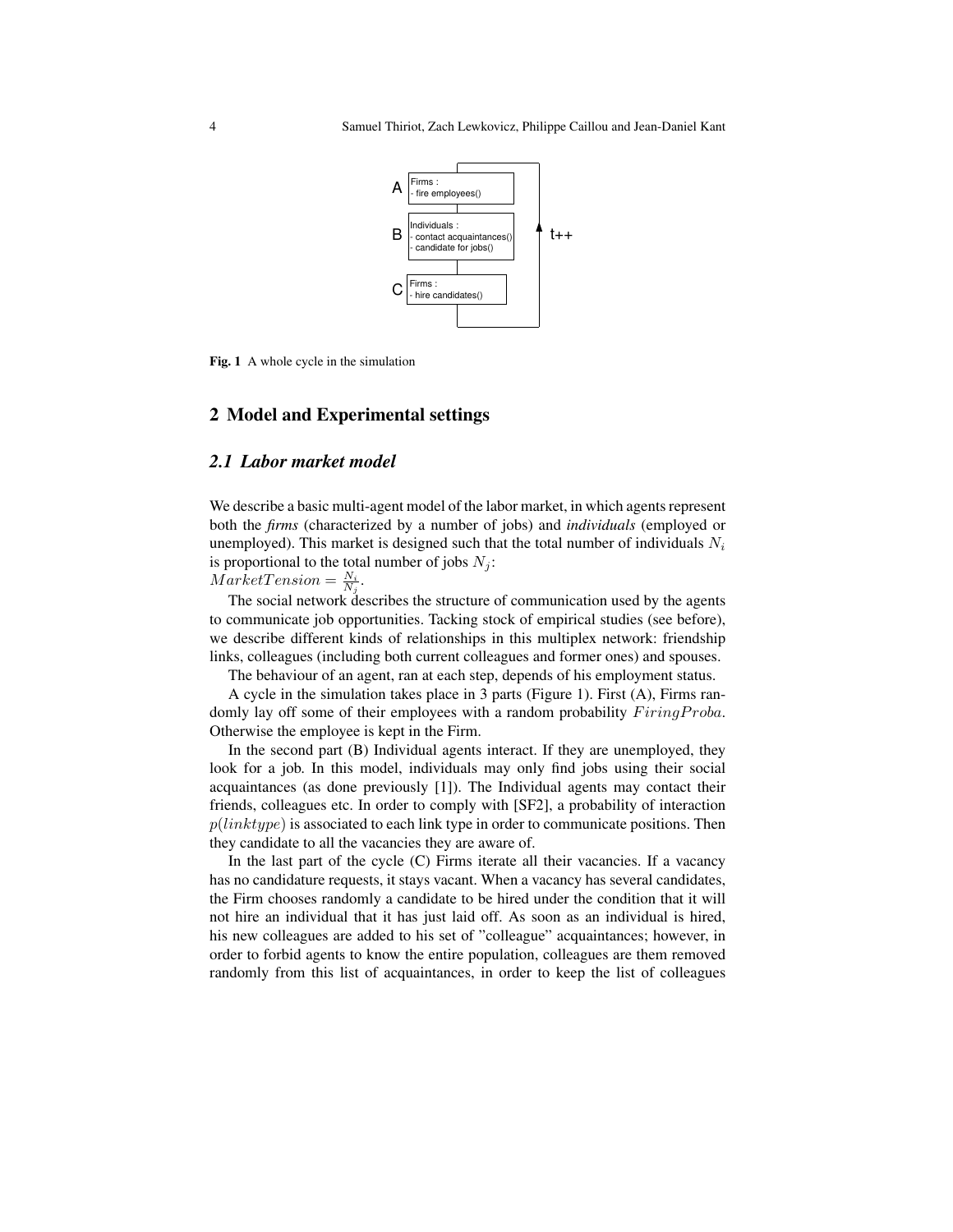to at most max colleagues (parameter). As a consequence, individuals remember past colleagues from past positions; however, the older the colleague, the higher the probability to break this tie.

#### *2.2 Social network generation*

We represent as a social network the social relationships that may lead to the communication of job offers. In this network, vertices are agents (either individuals or firms) while edges represent a dyadic relationship between these agents.

Networks used as parameters are built with the  $YANG<sup>4</sup>$  network generator [14] which stands as a generic tool dedicated to the generation of plausible networks for social simulation. This flexible tool enables the tuning of the networks' properties, including the definition of dense clusters of colleagues and the random creation of friendships links across the network. Throughout experiments, the size of firms (number of jobs) or the number of friends will be tuned for assessing their impact on the simulation.

The network generator accepts as many *discrete agents' attributes* as desired. Attributes of agents are described in YANG as random variables in a Bayesian network. This formalism enables the description of interdependencies between attributes. Probabilities associated with these variables are defined as follows: agent-Types takes value 'firm' with probability 0.1 and 'individual' with probability 0.9, leading the generator to create one firm per nine individuals. In the same way, gender take 'male' and 'female' values with probability 0.5 for individuals and value 'notRelevant' for firms. At initialization, 10% of the workers are not tied to firms and will have to find a job<sup>5</sup>. In practice, the degree for friendship (attribute *auto friends degree*) will be set to 5 or 2, depending to the experiments. In and out degree of connectivity for the matching of firms (*auto eco indegree* and *auto eco outdegree*) respectively describe the number of links getting out of an individual (1 if employed, 0 else) and going in a firm (9 for all firms in the first experiments).

The last parameters of the generator are the *generation rules*<sup>6</sup>, which describe how the links are actually created in the population. YANG accepts two types of generation rules: "attributes rules" refer to generation rules that match two agents depending to their attributes, while "transitivity rules" propose the creation of links at the triadic scale by transitivity. We define the generation rules described in Table 1. The spirit of these rules, which will be applied in this order, is to create wedding links; then, to attribute to each worker a firm; then, to create links between all the colleagues; last, to create friendship links randomly across the population.

<sup>4</sup> http://yang.res-ear.ch

<sup>5</sup> Which will generate initially 10% of unemployment.

<sup>&</sup>lt;sup>6</sup> Note that attributes rules always implicitly take into account the degree described before as an attribute of the agent. Laso notes that some of these rules are changed in some experiments.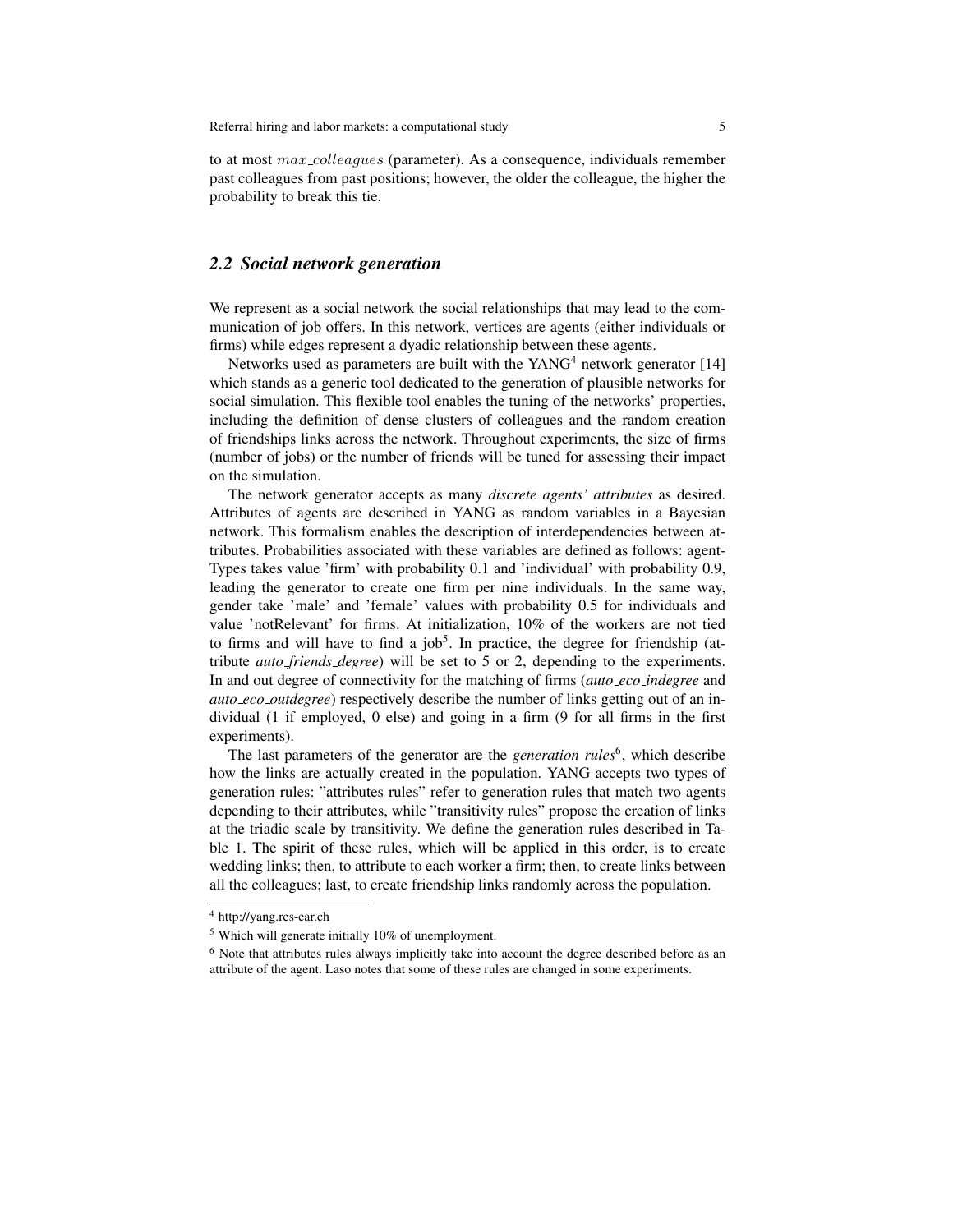6 Samuel Thiriot, Zach Lewkovicz, Philippe Caillou and Jean-Daniel Kant

| rule name                | method     | principle                                               |
|--------------------------|------------|---------------------------------------------------------|
| wedding                  | attributes | create links 'spouses' between males and females        |
|                          |            | for 80% of agents with max degree 1                     |
| match                    | attributes | create links 'worksInFirm' between individuals          |
|                          |            | having 'employed' as salarial Status and firms          |
| colleagues               |            | transitivity when an agent A1 'worksInFirm' A2, and an- |
|                          |            | other agent A3 'worksInFirm' A2, then create a          |
|                          |            | link 'colleague' A1 and A3                              |
| friendsRandom attributes |            | create links 'friendship' between individuals in        |
|                          |            | pure random way                                         |

Table 1 Generation rules

The YANG network generator uses all of these parameters for generating random networks of size N. It first creates the whole population, each agent being given a combination of the possible attributes values. This population is stored in an SQL database. Then, the generator applies all the generation rules, by retrieving agents that may be tied together by SQL set operations on the population. The software that implements the generator also provides dynamic visualization of the network generation in order to check their plausibility. More details on this algorithm are provided in [14]. The detailed parameters are provided as supplementary material for reproduction purpose.

It is important to note that, as this network generator is random, the generated population may be slightly biased; for instance, the actual proportions of agents and firms may be 85/15 instead of the theoretical 90/10. As a consequence, the number of positions and individuals in sometimes not strictly equal in generated networks. To solve this problem, when networks are loaded, open positions are removed randomly if positions are too numerous, or open positions are added if workers are too numerous.

#### *2.3 Experimental settings*

This model was implemented in Java  $(1.6)$  under the platform Repast<sup>7</sup>. The results we present here were attained by simulations involving 1 000 agents : 900 individuals and 100 firms. We measure the aggregated value for all the indicators after 300 steps on 1000 simulations.

Except when stated otherwise, the simulations' parameters are fixed arbitrarily with these values:

- $max_{\text{colle} = 5}$
- $marketTension = 1$
- FiringRate  $\in \{0.01; 0.04; 0.07; 0.1\}$
- $p(spouse) = 1.0, p(colleagues) = 1.0$

<sup>7</sup> http://repast.sourceforge.net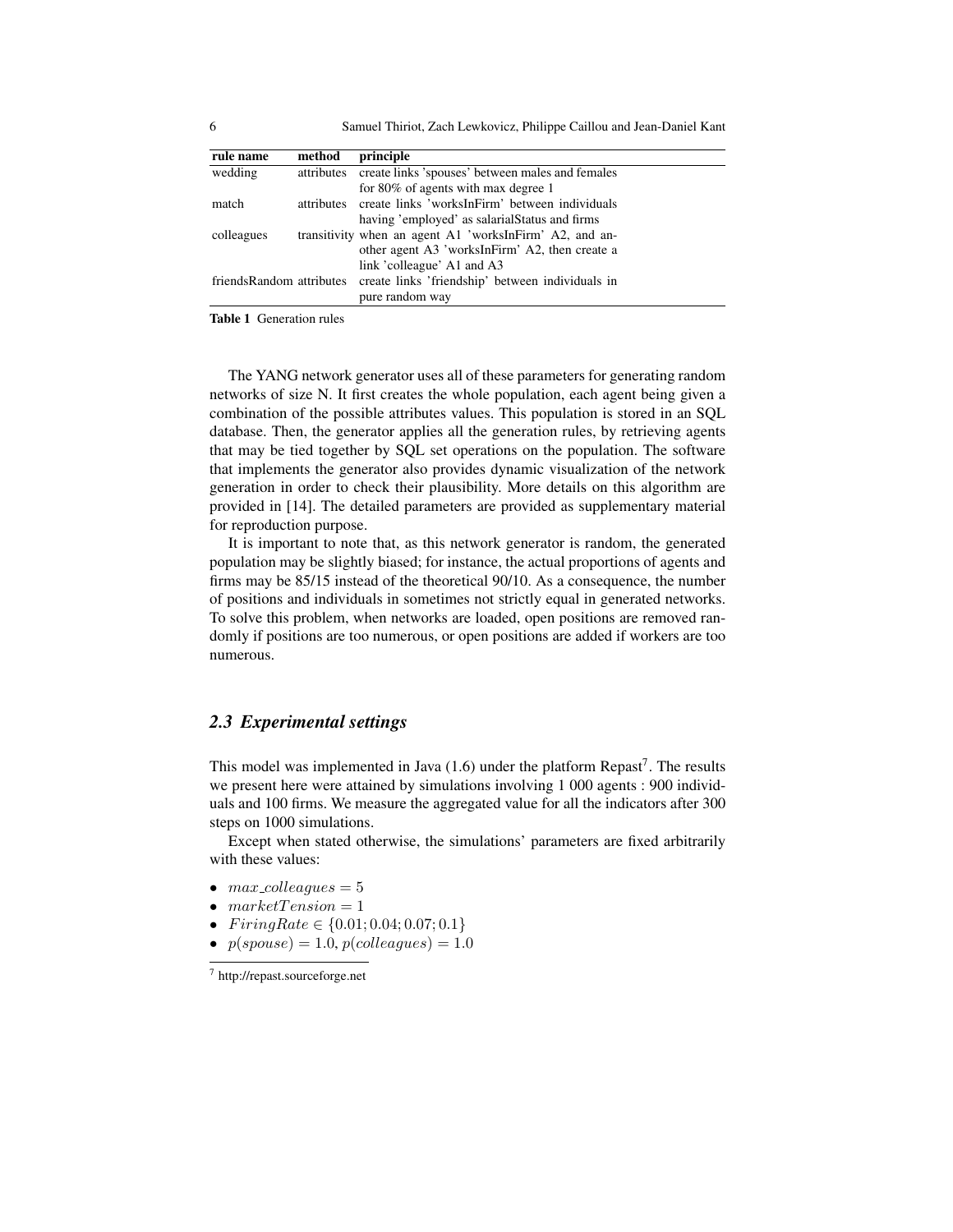Referral hiring and labor markets: a computational study 7

•  $p(friend) = ProbaFriend \in \{0.2; 0.4; 0.6; 0.8; 1\}$ 

The observed variables are:

- The  $Unemployement Rate$ , measuring the proportion of unemployed individuals divided by the total number of individuals.
- The  $Diameter$  of the graph.
- The proportion of hiring for each link type (the link type which has first informed the hired individual of the existence of the vacant position):  $HiringFriend, HiringSpouse$ and HiringColleague.
- The previous proportion has to be normalize to take into account the links probabilities and the fact that there is a different number of colleagues and friends. We define a  $Relative FriendEfficiency$  variable, measuring the efficiency of information given by friends, compared to information given by colleagues:  $Relative FriendEfficiency = \frac{HiringFriend}{HiringColledge*} * \frac{Max\_collapse}{NumberOfFriends*ProbaFriend}$

#### 3 Results

### *3.1 Efficiency of link types*

In this first set of experiments, we explore which links, in this model of the labor market, allow individuals to find positions when unemployed. The first simulations are run with the same number of friends and colleagues (5 each). The probability of interaction for each link type is here systematic (perfect interaction).

The unemployment rate stabilizes around a certain level whilst the agents are being fired and search for positions in other firms through their social acquaintances (see Fig. 3).



Fig. 2 Example of network used for simulations



Fig. 3 Efficiency of the various link types during a typical run of the model for 5 friends and 5 colleagues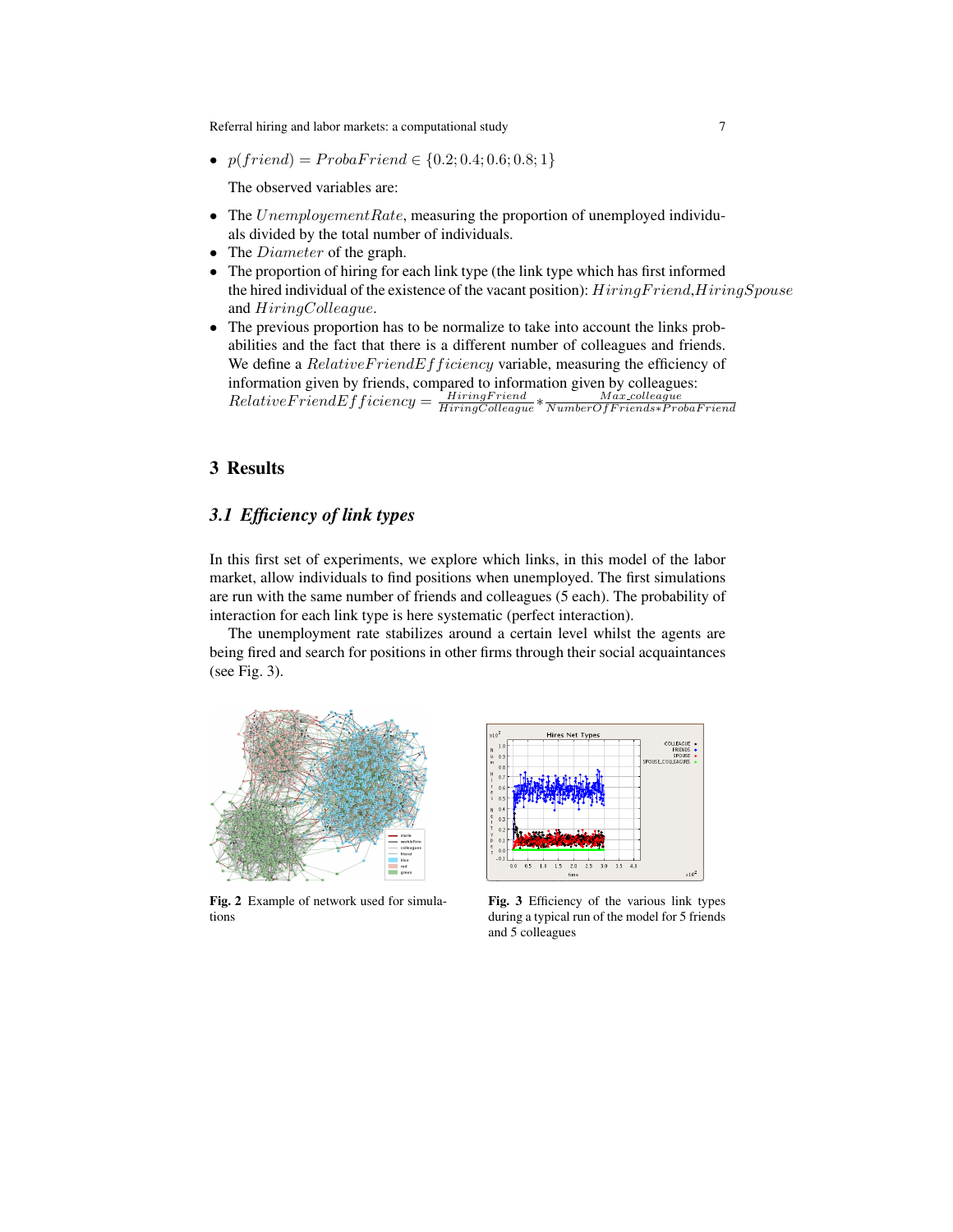Simulations reflect the Granovetter's strength of weak ties theory: even if individuals have the very same number of friends and colleagues, they actually find most of their positions (∼55%) through friendships, which is as much as through colleague links (∼34%). This effect is confirmed by other experiments. With 2 friends, the relative efficiency of friendship remains similar, each friend is ∼1.5 times more useful than a colleague (see Table 2). This unemployment rate remains also similar (slightly higher) when heterogeneity is introduced into the size of firms.

|                     | parameters   Unemployment               | links efficiency  |             |      | Friend vs Colleague                                  |  |  |  |  |
|---------------------|-----------------------------------------|-------------------|-------------|------|------------------------------------------------------|--|--|--|--|
|                     | rate                                    |                   |             |      | colleagues friends spouse $RelativeFriendEfficiency$ |  |  |  |  |
| same size for firms |                                         |                   |             |      |                                                      |  |  |  |  |
| 5 friends           | 1.8%                                    | 37.1%             | 54.5% 8.4%  |      | 1.48                                                 |  |  |  |  |
| 2 friends           | 3.2%                                    | 54.5% 33.0% 12.3% |             |      | 1.54                                                 |  |  |  |  |
|                     | fat-tailed distribution of firms' sizes |                   |             |      |                                                      |  |  |  |  |
| 5 friends           | $2.0\%$                                 | 39.3%             | 51.5%       | 9.3% | 1.52                                                 |  |  |  |  |
| 2 friends           | 3.3%                                    | 53.8%             | 33.8% 12.6% |      | 1.58                                                 |  |  |  |  |

Table 2 Unemployment rate and the efficiency of link types for various combinations of parameters (with 5 colleagues). By links' efficiency we mean the proportion of hires done through this link type.

#### *3.2 Perfect interactions, weak sensitivity to networks' structure*

Surprisingly however, *the structure of the network did not appear to have a strong impact on the unemployment rate* nor on the relative importance of each link type, despite of variations such as the inclusion of three communities having a large number of endogenous links (Fig. 2). More examples with networks like the one depicted in Fig. 4 did not shift the unemployment rate as expected, despite of the strong local limitation of individuals acquaintances and of the big diameter of the graph (24 in average). These results contradict the conclusions from previous studies [3, 12] which underlined the impact of segregation on simulation results (when the network remains static during the simulation).

An analysis of the social network at different steps reveals a dramatic drop in the network size (Fig. 5), which shows how powerful the evolution of the network is, and explains the low impact of the initial network on the model. Whatever the initial properties of the network are, they will be quickly destroyed by the evolution of the network during the simulation. This may reveal a flaw in the initial model; among others, where we neglected to take into account the different possible natures of links [SF2]. These experiments led us to the idea of weighting the various types of links of interactions with probabilities (strength).

Beyond the case of labor markets, this phenomenon underlines an interesting methodological point for agent-based simulation: *providing networks with many*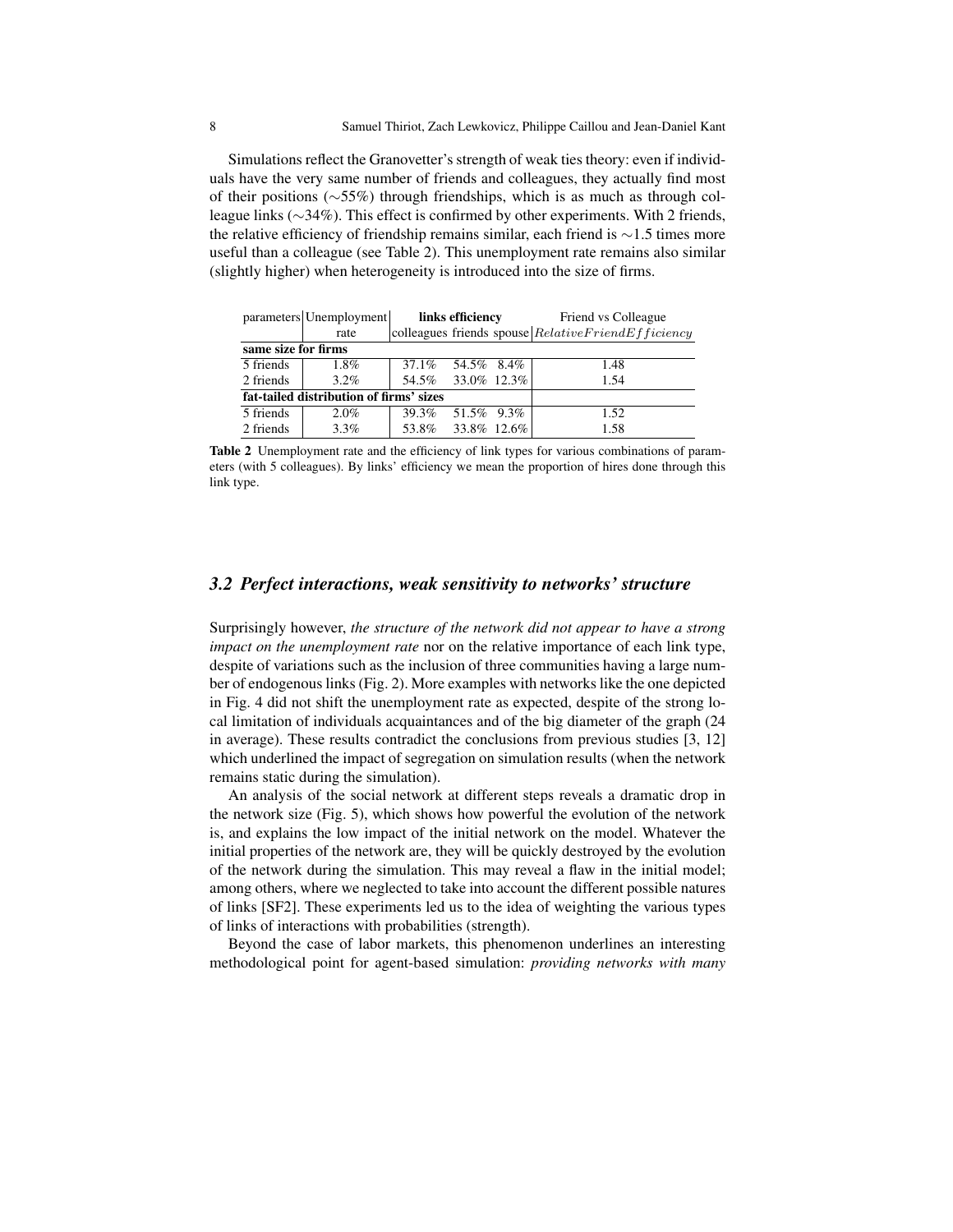Referral hiring and labor markets: a computational study 9



Fig. 4 Example of strongly community network used for investigating network's change during simulation



Fig. 5 Evolution of network's size during a simulation

*properties - even if plausible or real - is useless if the network's dynamics is not realistic*.

#### *3.3 Networks with probabilistic interactions*

In order to both limit this destruction of the network and enhance the plausibility of the model, we switch from a perfect to probabilistic interaction by changing the probabilities  $p(linktype)$ , for instance with  $p(frienship) = ProbaFinal$ ,  $p(marie) = 1.0, p(colleagues) = 1.0$ . Given this parameters' setting, individuals have now a lower probability to discover open positions through each acquaintance, as defined in [SF2]. We can thus compare the situation with few "strong" friends configurations, with whom we communicate frequently, and more "weak" friends configurations, with less frequent interactions.

Table 3 Relative Friend Efficiency (relative efficiency of friend information compared to colleague information) with 5 colleagues and 5 friends. For example, when there is 10% more workers than positions (tension=1.1), when friends transmit information with probability 0.2, each friend information transmission leads to 1.91 more hiring than a colleague information transmission.

| $MarketTension\backslash ProbaFinal$ 0.2 0.4 0.6 0.8 1 Average |      |                          |  |      |
|----------------------------------------------------------------|------|--------------------------|--|------|
| 0.7                                                            |      | 2.00 1.76 1.68 1.62 1.60 |  | 1.73 |
| 0.8                                                            |      | 1.96 1.80 1.65 1.63 1.58 |  | 1.72 |
| 0.9                                                            |      | 1.98 1.71 1.63 1.56 1.53 |  | 1.68 |
| $\mathbf{1}$                                                   |      | 2.06 1.77 1.63 1.53 1.50 |  | 1.70 |
| 1.1                                                            |      | 1.91 1.68 1.56 1.51 1.47 |  | 1.62 |
| 1.2                                                            | 1.83 | 1.61 1.53 1.48 1.44      |  | 1.58 |
| 1.3                                                            |      | 1.75 1.60 1.47 1.41 1.40 |  | 1.53 |
| Average                                                        |      | 1.90 1.68 1.57 1.51 1.48 |  | 1.63 |

Without surprise, information coming from friends is always more useful than information coming from colleagues (hiring comes more often from friend than from colleagues after normalization by number and probability). More interestingly,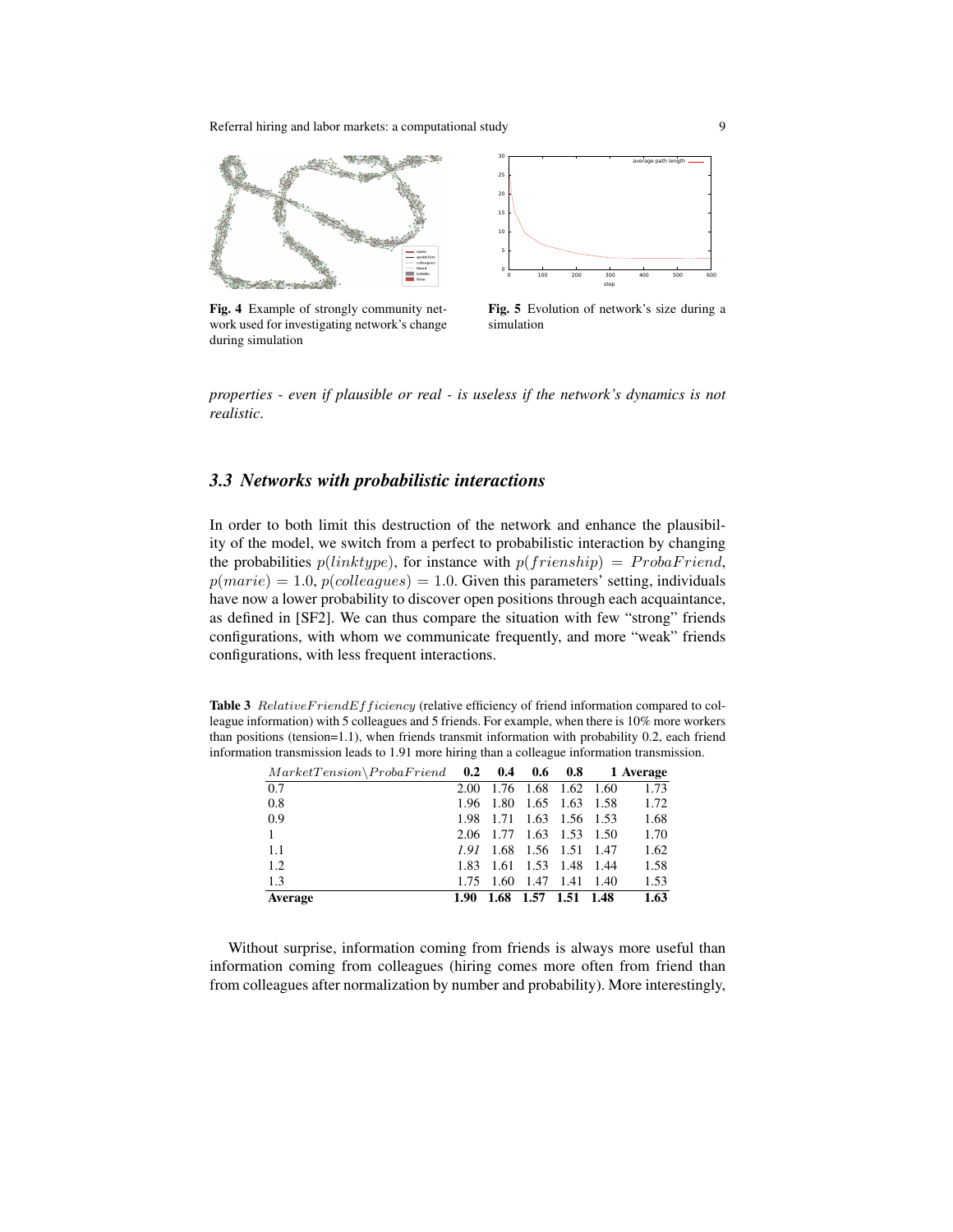the configuration where the friends are the most useful changes with the probability of interaction. With close friends (high probability), friends are the most efficient when the market is saturated (more jobs than employees). Friend efficiency decreases when unemployment rate increases (following market tension) because friends are more likely to be unemployed than colleagues (which were employed when they were added to the acquaintances). With weak friends' links, a second and stronger effect appears: the speed of information transfer. When there is a high unemployment rate or a high vacancy rate, to wait several steps before transmitting information has a stronger impact. With high unemployment, an other unemployed person is likely to have already taken the job. And when there is a high vacancy rate (low market tension), a colleague is likely to have found another job before the friend information arrives. The situation when weak friends are the most efficient is when there is the same number of jobs and workers.

This property is confirmed by the analysis of the  $Relative FriendEfficiency$ sensibility toward the  $FiringRate$  parameter (the probability for each employee to be fired). Friends are more efficient than colleagues when the market is stable (low firing rate), which is understandable because the colleagues stay in the same company, and their information is thus more redundant. What is more interesting is to see that this effect is stronger for weak friends (+55% relative efficiency from 0.1 to 0.01 firing rate) than for close friends  $(+20\%)$ . Again, the time effect explains this difference: weak friend are more useful when a delay in the information has less impact (when the market is stable). Extreme cases can illustrate this: With  $FiringRate = 0.01$  and  $MarketTension = 1$ , weak friends  $(ProbaFriend = 0.2)$  are 2.89 times more useful than colleagues, whereas this value is only 1.47 with  $Market Tension = 1.3$  and  $FiringRate = 0.1$ . Close friends efficiency even drops to 1.19 with this configuration (colleagues are almost as useful as friends when the market is saturated and changes very quickly).

Table 4 RelativeFriendEfficiency (relative efficiency of friend information compared to colleague information) with 5 colleagues and 5 friends. For example, with a probability to be fired for each worker of 1%, when friends transmit information with probability 0.2, each friend information transmission leads to 2.49 more hiring than a colleague information transmission.

| $FiringRate \langle ProbaFriend \quad 0.2 \quad 0.4 \quad 0.6 \quad 0.8 \quad 1 \text{ Average}$ |  |                          |      |
|--------------------------------------------------------------------------------------------------|--|--------------------------|------|
| 0.01                                                                                             |  | 2.49 2.03 1.83 1.73 1.66 | 1.95 |
| 0.04                                                                                             |  | 1.83 1.63 1.54 1.47 1.46 | 1.58 |
| 0.07                                                                                             |  | 1.67 1.55 1.48 1.44 1.42 | 1.51 |
| 0.1                                                                                              |  | 1.61 1.51 1.44 1.41 1.38 | 1.47 |
| Average                                                                                          |  | 1.90 1.68 1.57 1.51 1.48 | 1.63 |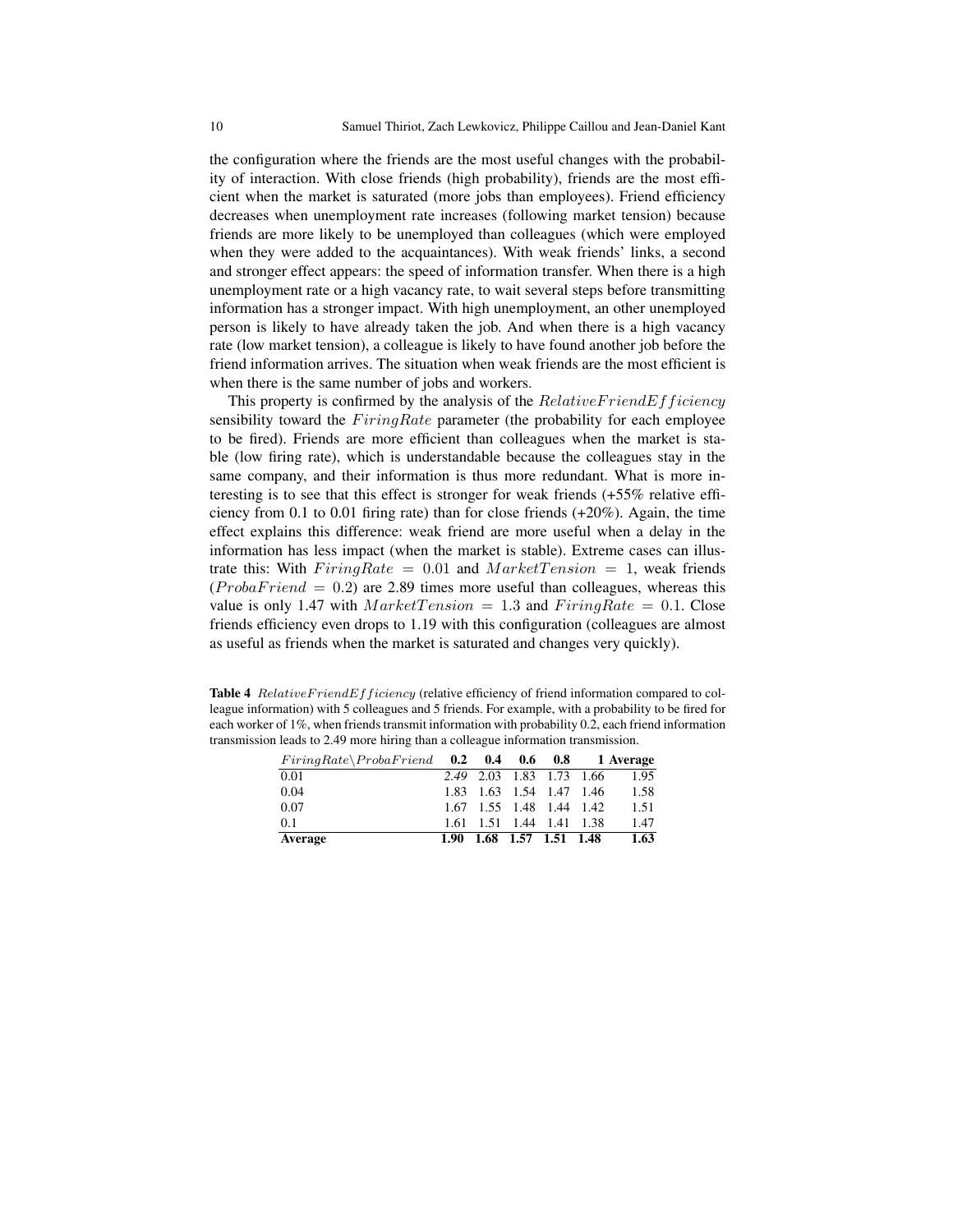#### 4 Discussion

In this paper, we assess the impact of a rich network on a labor market, whose network is partly evolving when hiring employees. This study is based on an original experimental setting coupling a generic network generator and a model of the labor market. Contrary to our initial expectations, first simulations had a weak sensitivity to the initial network; we explained this fact by a fast and unrealistic evolution of the network that quickly destroyed the initial structure. Further studies with probabilistic interaction, attributed to link types, enhance the plausibility of the model and limits the evolution of the network. Further experiments highlight the impact of various properties of the initial network. For example, experiments show that, whereas friend are always more useful than colleagues, weak friends are especially useful when the market is stable and with low unemployment and vacancy rate. These experiments suggest that when the evolution of the network is not too simplistic, the description of attributes of agents and various link types in the initial network has a strong impact on the dynamics of the labor market.

#### References

- [1] Arcaute E, Vassilvitskii S (2009) Social networks and stable matchings in the job market. Internet and Network Economics pp 220–231
- [2] Bayer P, Ross S, Topa G (2005) Place of work and place of residence: Informal hiring networks and labor market outcomes. Tech. rep., NBER working paper
- [3] Bramoullé Y, Saint-Paul G (2010) Social networks and labor market transitions. Labour Economics 17(1):188–195
- [4] Cahuc P, Fontaine F (2009) On the efficiency of job search with social networks. Journal of Public Economic Theory 11(3):411–439
- [5] Carrington PJ, Scott J, Wasserman S (2005) Models and Methods in Social Network Analysis. Cambridge University Press
- [6] Granovetter M (1973) The Strength of Weak Ties. The American Journal of Sociology 78(6):1360–1380
- [7] Granovetter M (1983) The strength of weak ties: A network theory revisited. Sociological Theory 1:201–233
- [8] Ioannides Y, Loury D (2004) Job information networks, neighborhood effects, and inequality. Journal of Economic Literature 42(4):1056–1093
- [9] Montgomery J (1991) Social networks and labor-market outcomes: Toward an economic analysis. The American economic review 81(5):1408–1418
- [10] Newman M, Barabasi AL, Watts DJ (2006) The Structure and Dynamics of Networks: (Princeton Studies in Complexity). Princeton University Press, Princeton, NJ, USA
- [11] Tassier T (2006) Labor market implications of weak ties. Southern Economic Journal 72(3):704–719